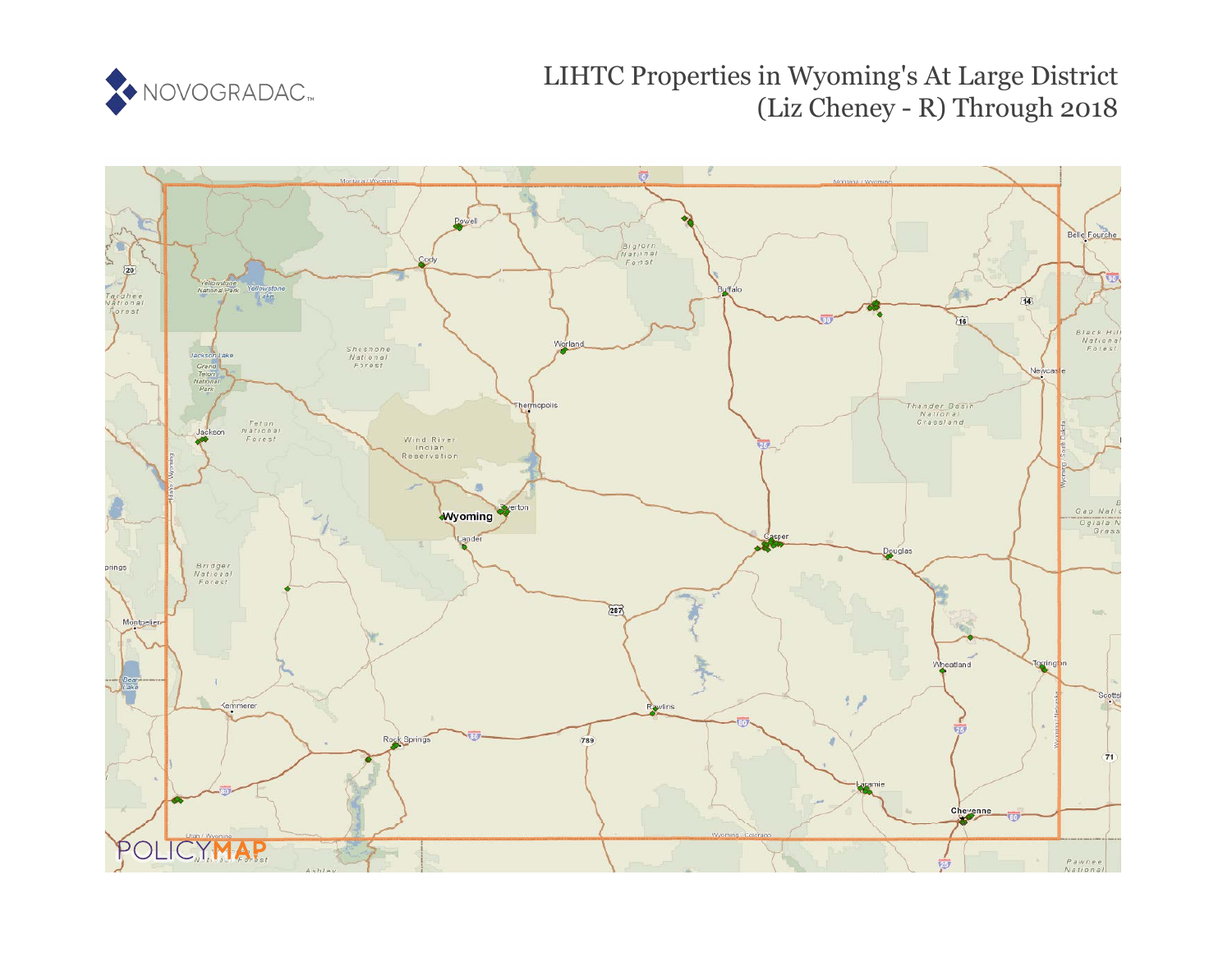| <b>Project Name</b>                         | <b>Address</b>                    | City               | <b>State</b>             | <b>Zip Code</b> | <b>Nonprofit</b><br><b>Sponsor</b> | <b>Allocation</b><br>Year       | <b>Annual</b><br><b>Allocated</b><br><b>Amount</b> | <b>Year Placed</b><br>in Service | <b>Construction Type</b>  | <b>Total</b><br>Units | Low<br>Income<br><b>Units</b> | <b>Rent or</b><br><b>Income</b><br><b>Ceiling</b> | <b>Credit</b><br><b>Percentage</b>      | Tax-<br><b>Exempt</b><br><b>Bond</b> | <b>HUD Multi-Family</b><br><b>Financing/Rental</b><br><b>Assistance</b> |
|---------------------------------------------|-----------------------------------|--------------------|--------------------------|-----------------|------------------------------------|---------------------------------|----------------------------------------------------|----------------------------------|---------------------------|-----------------------|-------------------------------|---------------------------------------------------|-----------------------------------------|--------------------------------------|-------------------------------------------------------------------------|
| <b>BUCK CREEK APTS</b>                      | 1051 E MONROE ST                  | <b>POWELL</b>      | $\ensuremath{\text{WY}}$ | 82435           |                                    | Insufficient<br>Data            | $\$0$                                              | Insufficient<br>Data             | Not Indicated             | ${\bf 8}$             | $\mathbf 0$                   |                                                   | Not Indicated                           |                                      |                                                                         |
| COTTONWOOD ESTATES II                       | 6650 KING SALMON DR CASPER        |                    | WY                       | 82604           |                                    | Insufficient<br>Data            | $\$0$                                              | Insufficient<br>Data             | Not Indicated             | 39                    | $\mathbf 0$                   |                                                   | Not Indicated                           |                                      |                                                                         |
| <b>GLACIER PLACE APTS</b>                   | 3912 BEECH ST                     | LARAMIE            | WY                       | 82070           |                                    | Insufficient<br>Data            | $\$0$                                              | Insufficient<br>Data             | Not Indicated             | $\mathbf{1}$          | $\boldsymbol{0}$              |                                                   | Not Indicated                           |                                      |                                                                         |
| <b>IRONWOOD APTS</b>                        | 825 E SEVENTH ST                  | <b>POWELL</b>      | WY                       | 82435           |                                    | Insufficient<br>Data            | $\mathbf{S}$                                       | Insufficient<br>Data             | Not Indicated             | 12                    | $\bf{0}$                      |                                                   | Not Indicated                           |                                      |                                                                         |
| JUNIPER RIDGE APTS                          | 1411 MORADO DR                    | <b>CASPER</b>      | WY                       | 82609           |                                    | Insufficient<br>Data            | $\$0$                                              | Insufficient<br>Data             | Not Indicated             | 53                    | $\mathbf 0$                   |                                                   | Not Indicated                           |                                      |                                                                         |
| OREGON TRAIL APTS                           | 2 W CHUGWATER BLDG<br>$\mathbf A$ | <b>GUERNSEY</b>    | WY                       |                 |                                    | Insufficient<br>Data            | ${\bf S0}$                                         | Insufficient<br>Data             | Not Indicated             | 12                    | $\mathbf 0$                   |                                                   | Not Indicated                           |                                      |                                                                         |
| <b>WILLOW CREEK APTS</b>                    | 2730 COUGAR AVE                   | CODY               | WY                       | 82414           |                                    | Insufficient<br>$\mathbf{Data}$ | $\$0$                                              | Insufficient<br>Data             | Not Indicated             | $\scriptstyle\rm 7$   | $\mathbf 0$                   |                                                   | Not Indicated                           |                                      |                                                                         |
| <b>AVOCA APTS</b>                           | 1359 AVOCA PL                     | <b>SHERIDAN</b>    | WY                       | 82801           |                                    | 1987                            | \$14,114                                           | 1987                             | Acquisition and Rehab 74  |                       | 74                            | 60% AMGI                                          | 30 % present<br>value                   | $_{\rm No}$                          |                                                                         |
| DEL MAR HOUSING ASSOC                       | 811 E LINCOLN ST                  | <b>GILLETTE</b>    | WY                       | 82716           |                                    | 1988                            | \$35,556                                           | 1988                             | Acquisition and Rehab 20  |                       | 20                            | 60% AMGI                                          | 30 % present<br>value                   | No                                   |                                                                         |
| SPRING HILL HOUSING ASSOC                   | 550 S WALSH DR                    | CASPER             | WY                       | 82609           |                                    | 1988                            | \$383,033                                          | 1988                             | Acquisition and Rehab 127 |                       | $\mathbf 0$                   | 60% AMGI                                          | Both 30% and<br>70% present No<br>value |                                      |                                                                         |
| <b>JACKSON APTS</b>                         | 2196 CORNER CREEK<br>${\rm LN}$   | <b>JACKSON</b>     | WY                       | 83001           |                                    | 1988                            | \$52,667                                           | 1989                             | Acquisition and Rehab 27  |                       | $\bf 27$                      | $60\%$ AMGI                                       | $30\,\%$ present<br>value               | $_{\rm No}$                          |                                                                         |
| JOYCE DRYDEN- SINGLE FAMILY<br><b>HOMES</b> | 1447 SHERIDAN DR                  | CASPER             | WY                       | 82604           |                                    | 1990                            | $\boldsymbol{\mathsf{S}}\boldsymbol{\mathsf{O}}$   | 1990                             | Acquisition and Rehab 4   |                       | $\boldsymbol{4}$              |                                                   | 30 % present<br>value                   | $_{\rm No}$                          |                                                                         |
| <b>OWL CREEK APTS</b>                       | <b>2220 ROSE LN</b>               | <b>RIVERTON</b>    | WY                       | 82501           |                                    | 1991                            | \$92,521                                           | 1991                             | New Construction          | 48                    | 48                            | 60% AMGI                                          | $30$ % present value                    | No                                   |                                                                         |
| TORRINGTON APTS                             | 1309 E 17TH AVE                   | TORRINGTON         | WY                       | 82240           | No                                 | 1991                            | \$41,959                                           | 1992                             | <b>New Construction</b>   | 25                    | 25                            | 60% AMGI                                          | 30 % present<br>value                   | $_{\rm No}$                          |                                                                         |
| <b>GREEN ROCK VILLAGE APTS</b>              | 700 CROSSBOW DR                   | <b>GREEN RIVER</b> | WY                       | 82935           | $\rm No$                           | 1993                            | \$84,676                                           | 1994                             | New Construction          | 48                    | 48                            | $60\%$ AMGI                                       | $30\,\%$ present<br>value               | $_{\rm No}$                          |                                                                         |

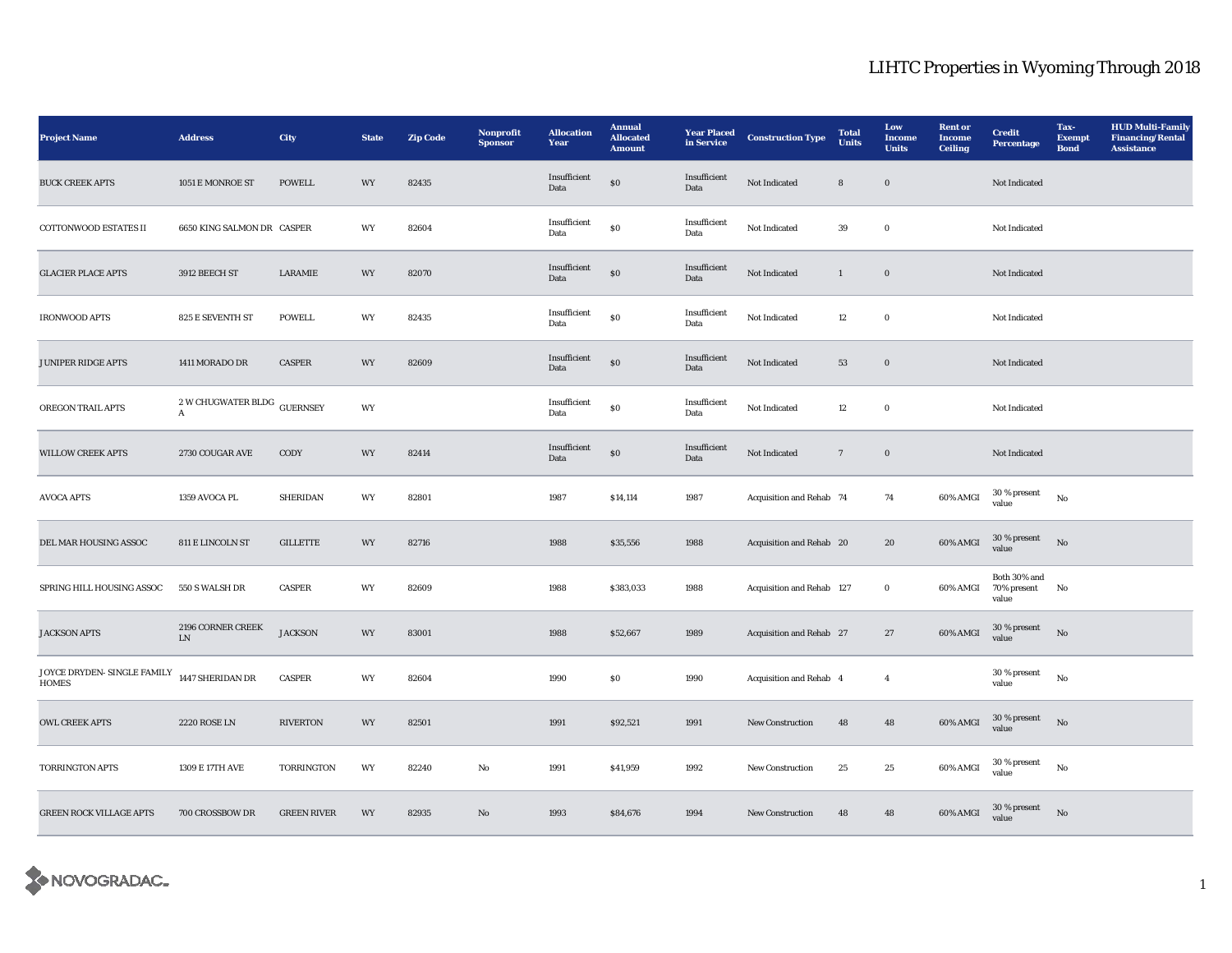| <b>Project Name</b>                               | <b>Address</b>                | <b>City</b>     | <b>State</b> | <b>Zip Code</b> | Nonprofit<br><b>Sponsor</b> | <b>Allocation</b><br>Year | <b>Annual</b><br><b>Allocated</b><br><b>Amount</b> | <b>Year Placed</b><br>in Service | <b>Construction Type</b> | <b>Total</b><br><b>Units</b> | Low<br>Income<br><b>Units</b> | <b>Rent</b> or<br><b>Income</b><br><b>Ceiling</b> | <b>Credit</b><br><b>Percentage</b>   | Tax-<br><b>Exempt</b><br><b>Bond</b> | <b>HUD Multi-Family</b><br><b>Financing/Rental</b><br><b>Assistance</b> |
|---------------------------------------------------|-------------------------------|-----------------|--------------|-----------------|-----------------------------|---------------------------|----------------------------------------------------|----------------------------------|--------------------------|------------------------------|-------------------------------|---------------------------------------------------|--------------------------------------|--------------------------------------|-------------------------------------------------------------------------|
| HOMESTEAD APTS                                    | 1100 AVOCA CT                 | <b>SHERIDAN</b> | WY           | 82801           |                             | 1994                      | \$38,796                                           | 1995                             | New Construction         | ${\bf 16}$                   | 16                            | 60% AMGI                                          | $30\,\%$ present<br>value            | $_{\rm No}$                          |                                                                         |
| <b>CRYSTAL COVE APTS</b>                          | 1619 BIG HORN AVE             | CODY            | WY           | 82414           |                             | 1995                      | \$27,418                                           | 1996                             | Acquisition and Rehab 24 |                              | $\bf 24$                      | <b>50% AMGI</b>                                   | 30 % present<br>value                | $_{\rm No}$                          |                                                                         |
| <b>CRYSTAL COVE APTS II</b>                       | 1605 BIG HORN AVE             | CODY            | WY           | 82414           |                             | 1995                      | \$31,300                                           | 1996                             | Acquisition and Rehab 24 |                              | 24                            | $50\%$ AMGI                                       | $30\,\%$ present<br>value            | $_{\rm No}$                          |                                                                         |
| PARKWAY EAST APTS                                 | 2010 SAGE CROSSING<br>AVE     | <b>WORLAND</b>  | WY           | 82401           |                             | 1995                      | \$43,118                                           | 1996                             | New Construction         | 23                           | 23                            | $60\%$ AMGI                                       | $30$ % present value                 | $_{\rm No}$                          |                                                                         |
| COTTONWOOD ESTATES PHASES 3585 GILA BND<br>I & II |                               | CASPER          | WY           | 82604           |                             | 1994                      | \$618,808                                          | 1996                             | New Construction         | 79                           | 79                            | 60% AMGI                                          | 70 % present<br>value                | $_{\rm No}$                          |                                                                         |
| DEWAL ASSOC                                       | 550 CHEYENNE DR               | <b>EVANSTON</b> | WY           | 82930           |                             | 1996                      | \$28,286                                           | 1997                             | Acquisition and Rehab 24 |                              | $\bf 24$                      | 60% AMGI                                          | $30$ % present $\,$<br>value         | $\mathbf{N}\mathbf{o}$               |                                                                         |
| <b>EASTLAND VILLAGE APTS</b>                      | 5825 EASTLAND CT              | <b>CHEYENNE</b> | WY           | 82001           |                             | 1995                      | \$624,576                                          | 1997                             | New Construction         | 112                          | 112                           | 60% AMGI                                          | 70 % present<br>value                | $_{\rm No}$                          |                                                                         |
| FOXCREST ELDERLY HOUSING                          | 4125 COX CT                   | <b>CHEYENNE</b> | WY           | 82001           |                             | 1996                      | \$329,135                                          | 1997                             | New Construction         | 56                           | ${\bf 56}$                    | $60\%$ AMGI                                       | 70 % present<br>value                | $_{\rm No}$                          |                                                                         |
| MOUNTAINSIDE APTS                                 | 4109 E PERSHING BLVD CHEYENNE |                 | WY           | 82001           |                             | 1997                      | \$312,758                                          | 1997                             | New Construction         | 157                          | 155                           | 60% AMGI                                          | $30$ % present<br>value              | Yes                                  |                                                                         |
| PIONEER HOMESTEAD APTS II                         | 835 E HANSEN AVE              | <b>JACKSON</b>  | WY           | 83001           |                             | 1995                      | \$113,531                                          | 1997                             | New Construction         | 25                           | $25\,$                        | $50\%$ AMGI                                       | $30$ % present value                 | $_{\rm No}$                          |                                                                         |
| <b>TOWNHOUSE APTS</b>                             | 2438 TOWN HOUSE PL SHERIDAN   |                 | WY           | 82801           |                             | 1996                      | \$106,450                                          | 1997                             | New Construction         | 23                           | $\bf 23$                      | $50\%$ AMGI                                       | 70 % present<br>value                | $_{\rm No}$                          |                                                                         |
| PARKVIEW APTS I                                   | 749 N BECKMAN ST              | <b>POWELL</b>   | WY           | 82435           |                             | 1997                      | \$16,378                                           | 1998                             | Acquisition and Rehab 24 |                              | $\bf 24$                      | 60% AMGI                                          | $30$ % present $\,$<br>value         | $\mathbf{N}\mathbf{o}$               |                                                                         |
| PERSHING POINTE                                   | 1911 RAINBOW RD               | <b>CHEYENNE</b> | WY           | 82001           |                             | 1996                      | \$498,404                                          | 1998                             | New Construction         | 87                           | 87                            | $50\%$ AMGI                                       | 70 % present<br>value                | $_{\rm No}$                          |                                                                         |
| PERSHING POINTE II                                | 1900 RAINBOW RD               | <b>CHEYENNE</b> | WY           | 82001           |                             | 1997                      | \$244,437                                          | 1998                             | New Construction         | 41                           | 41                            | <b>50% AMGI</b>                                   | 70 % present<br>value                | $_{\rm No}$                          |                                                                         |
| BUFFALO RUN RESIDENTIALS                          | 808 W BUFFALO ST              | <b>RAWLINS</b>  | WY           | 82301           | $\rm No$                    | 1997                      | \$114,615                                          | 1999                             | Acquisition and Rehab 28 |                              | 28                            | 50% AMGI                                          | Both 30% and<br>70% present<br>value | No                                   |                                                                         |

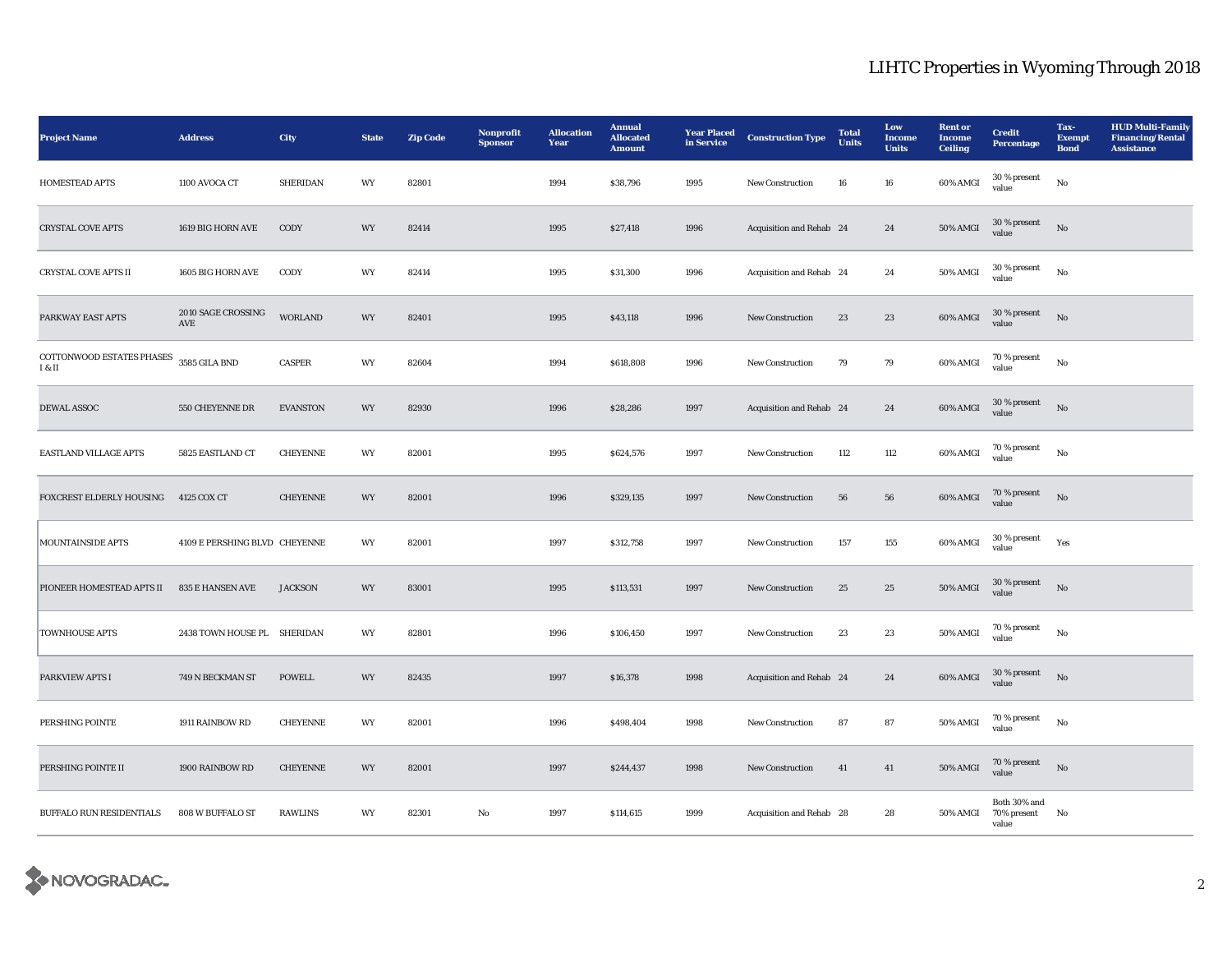| <b>Project Name</b>                                       | <b>Address</b>                 | City            | <b>State</b> | <b>Zip Code</b> | Nonprofit<br><b>Sponsor</b> | <b>Allocation</b><br>Year | <b>Annual</b><br><b>Allocated</b><br><b>Amount</b> | <b>Year Placed</b><br>in Service | <b>Construction Type</b> | <b>Total</b><br><b>Units</b> | Low<br><b>Income</b><br><b>Units</b> | <b>Rent</b> or<br>Income<br><b>Ceiling</b> | <b>Credit</b><br><b>Percentage</b> | Tax-<br><b>Exempt</b><br><b>Bond</b> | <b>HUD Multi-Family</b><br><b>Financing/Rental</b><br><b>Assistance</b> |
|-----------------------------------------------------------|--------------------------------|-----------------|--------------|-----------------|-----------------------------|---------------------------|----------------------------------------------------|----------------------------------|--------------------------|------------------------------|--------------------------------------|--------------------------------------------|------------------------------------|--------------------------------------|-------------------------------------------------------------------------|
| <b>GRANDVIEW APTS</b>                                     | 2012 PIONEER AVE               | CODY            | WY           | 82414           | $\rm No$                    | 1998                      | \$38,543                                           | 1999                             | New Construction         | 24                           | 24                                   | $60\%$ AMGI                                | 30 % present<br>value              | $_{\rm No}$                          |                                                                         |
| PARKVIEW SENIOR APTS                                      | 301 W WARLOW DR                | <b>GILLETTE</b> | WY           | 82716           | $\rm No$                    | 1998                      | \$86,563                                           | 1999                             | <b>New Construction</b>  | 20                           | ${\bf 20}$                           | 60% AMGI                                   | 70 % present<br>value              | $_{\rm No}$                          |                                                                         |
| <b>SHANDON PARK</b>                                       | 3020 LERWICK DR                | <b>RAWLINS</b>  | WY           | 82301           | No                          | 1998                      | \$192,767                                          | 1999                             | <b>New Construction</b>  | 34                           | 34                                   | 60% AMGI                                   | $70$ % present<br>value            | No                                   |                                                                         |
| <b>ASPEN COURT APTS</b>                                   | 760 LANDMARK DR                | CASPER          | WY           | 82609           | No                          | 1999                      | \$331,130                                          | 2000                             | <b>New Construction</b>  | 150                          | 150                                  | 60% AMGI                                   | 30 % present<br>value              | Yes                                  |                                                                         |
| <b>CONNEMARA APTS</b>                                     | 2126 BINFORD ST                | <b>LARAMIE</b>  | WY           | 82072           | No                          | 1999                      | \$283,752                                          | 2000                             | <b>New Construction</b>  | 48                           | 48                                   | 60% AMGI                                   | 70 % present<br>value              | No                                   |                                                                         |
| POWELL ELDERLY HOUSING                                    | 1283 W SEVENTH ST              | <b>POWELL</b>   | WY           | 82435           | Yes                         | 1999                      | \$98,402                                           | 2000                             | <b>New Construction</b>  | 20                           | 20                                   | 60% AMGI                                   | 70 % present<br>value              | No                                   |                                                                         |
| <b>WENTWORTH APTS</b>                                     | <b>96 E HAYDEN AVE</b>         | <b>EVANSTON</b> | WY           | 82930           | No                          | 1999                      | \$157,726                                          | 2000                             | New Construction         | 24                           | 24                                   | $60\%$ AMGI                                | $70\,\%$ present<br>value          | No                                   |                                                                         |
| <b>AIRPORT RD PROJECT</b>                                 | 1280 QUIVER LN                 | <b>RIVERTON</b> | WY           | 82501           | Yes                         | 1999                      | \$130,302                                          | 2001                             | New Construction         | 20                           | 20                                   | 60% AMGI                                   | 70 % present<br>value              | $\rm No$                             |                                                                         |
| <b>COLLEGE HILL APTS</b>                                  | 3012 COLLEGE HILL DR RIVERTON  |                 | WY           | 82501           |                             | 2000                      | \$341,564                                          | 2002                             | New Construction         | 48                           | 48                                   | 60% AMGI                                   | $70\,\%$ present<br>value          | No                                   |                                                                         |
| PERSHING POINTE PHASE III                                 | 1900 RAINBOW RD                | <b>CHEYENNE</b> | WY           | 82001           |                             | 2001                      | \$92,072                                           | 2002                             | <b>New Construction</b>  | 60                           | 60                                   | 50% AMGI                                   | 70 % present<br>value              | No                                   |                                                                         |
| AMBER VALLEY ESTATES PHASE 868 BADGER LN<br>$\mathbf{II}$ |                                | <b>MILLS</b>    | WY           |                 |                             | 2001                      | \$239,798                                          | 2003                             | <b>New Construction</b>  | 36                           | $35\,$                               | <b>50% AMGI</b>                            | 70 % present<br>value              | $_{\rm No}$                          |                                                                         |
| <b>CLOUD PEAK VISTAS</b>                                  | 150 GLENCOE WAY                | <b>BUFFALO</b>  | WY           | 82834           |                             | 2001                      | \$176,306                                          | 2003                             | New Construction         | $30\,$                       | 30                                   | 50% AMGI                                   | $70$ % present<br>value            | $_{\rm No}$                          |                                                                         |
| <b>COURTYARDS AT SHERIDAN</b>                             | 1751 S SHERIDAN AVE SHERIDAN   |                 | WY           | 82801           |                             | 2001                      | \$379,924                                          | 2003                             | New Construction         | 59                           | 59                                   | $50\%$ AMGI                                | $70$ % present<br>value            | No                                   |                                                                         |
| <b>CREEKSIDE COURT</b>                                    | 2076 S SHERIDAN AVE SHERIDAN   |                 | WY           | 82801           |                             | 2001                      | \$273,661                                          | 2003                             | New Construction         | 50                           | ${\bf 50}$                           | $50\%$ AMGI                                | 70 % present<br>value              | $_{\rm No}$                          |                                                                         |
| <b>DESERT RUN APTS</b>                                    | 1001 DESERT HILLS CIR GILLETTE |                 | WY           | 82716           |                             | 2001                      | \$478,648                                          | 2003                             | <b>New Construction</b>  | 75                           | 75                                   | 60% AMGI                                   | $70$ % present value               | No                                   |                                                                         |

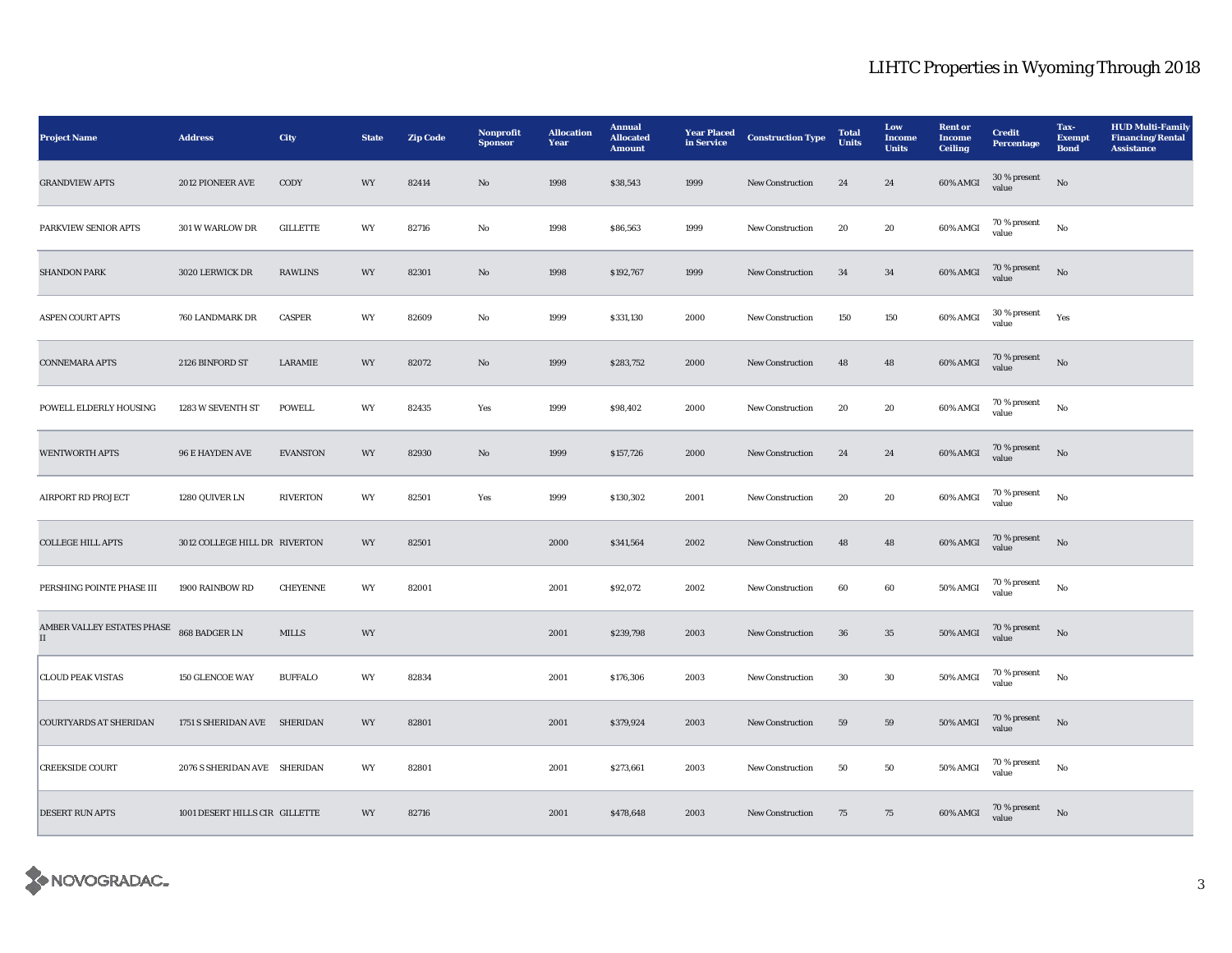| <b>Project Name</b>                         | <b>Address</b>                 | City                | <b>State</b> | <b>Zip Code</b> | Nonprofit<br><b>Sponsor</b> | <b>Allocation</b><br>Year | <b>Annual</b><br><b>Allocated</b><br><b>Amount</b> | <b>Year Placed</b><br>in Service | <b>Construction Type</b>  | <b>Total</b><br><b>Units</b> | Low<br><b>Income</b><br><b>Units</b> | <b>Rent or</b><br><b>Income</b><br><b>Ceiling</b> | <b>Credit</b><br><b>Percentage</b>      | Tax-<br><b>Exempt</b><br><b>Bond</b> | <b>HUD Multi-Family</b><br><b>Financing/Rental</b><br><b>Assistance</b> |
|---------------------------------------------|--------------------------------|---------------------|--------------|-----------------|-----------------------------|---------------------------|----------------------------------------------------|----------------------------------|---------------------------|------------------------------|--------------------------------------|---------------------------------------------------|-----------------------------------------|--------------------------------------|-------------------------------------------------------------------------|
| FAIRWAY                                     | 1020 COUNTRY CLUB<br>RD        | <b>GILLETTE</b>     | WY           | 82718           |                             | 2001                      | \$398,469                                          | 2003                             | <b>New Construction</b>   | 58                           | 58                                   | 50% AMGI                                          | $70\,\%$ present<br>value               | $_{\rm No}$                          |                                                                         |
| <b>CARRINGTON POINTE APTS</b>               | 2475 CASCADE DR                | <b>ROCK SPRINGS</b> | WY           | 82901           |                             | 2002                      | \$444,796                                          | 2004                             | New Construction          | 60                           | 60                                   | 60% AMGI                                          | 70 % present<br>value                   | $_{\rm No}$                          |                                                                         |
| <b>DESERT RUN APTS II</b>                   | 1101 DESERT HILLS CIR GILLETTE |                     | WY           | 82716           |                             | 2002                      | \$375,222                                          | 2004                             | <b>New Construction</b>   | 54                           | 54                                   | 60% AMGI                                          | $70$ % present<br>value                 | $_{\rm No}$                          |                                                                         |
| <b>RIVER RUN APTS</b>                       | 1210 S 17TH ST                 | LARAMIE             | WY           | 82070           |                             | 2002                      | \$258,602                                          | 2004                             | New Construction          | 35                           | $35\,$                               | $60\%$ AMGI                                       | 70 % present<br>value                   | No                                   |                                                                         |
| WIND RIVER APTS                             | 100 N WIND RIVER DR DOUGLAS    |                     | WY           | 82633           |                             | 2002                      | \$299,061                                          | 2004                             | New Construction          | 42                           | 42                                   | 60% AMGI                                          | 70 % present<br>value                   | $_{\rm No}$                          |                                                                         |
| KARNS HILLSIDE AFFORDABLE<br><b>HOUSING</b> | 580 RODEO DR                   | <b>JACKSON</b>      | WY           | 83001           |                             | 2002                      | \$306,438                                          | 2004                             | <b>New Construction</b>   | 24                           | 24                                   | 60% AMGI                                          | 70 % present<br>value                   | No                                   |                                                                         |
| BICENTENNIAL APT VILLLAGE 3723 MADISON DR   |                                | <b>ROCK SPRINGS</b> | WY           | 82901           |                             | 2005                      | \$457,270                                          | 2005                             | Acquisition and Rehab 101 |                              | 101                                  | 50% AMGI                                          | Both 30% and<br>70% present No<br>value |                                      |                                                                         |
| CAPITAL GREENS AT HARMONY 940 W COLLEGE DR  |                                | <b>CHEYENNE</b>     | WY           | 82007           |                             | 2003                      | \$428,137                                          | 2005                             | New Construction          | 65                           | 65                                   | $60\%$ AMGI                                       | 70 % present<br>value                   | $\rm No$                             |                                                                         |
| <b>CENTRAL PINES</b>                        | 2600 FLEETWOOD PL              | <b>CASPER</b>       | WY           | 82604           |                             | 2003                      | \$372,591                                          | 2005                             | <b>New Construction</b>   | 52                           | 52                                   | 60% AMGI                                          | 70 % present<br>value                   | No                                   |                                                                         |
| PIONEER HOMESTEAD APTS III 280 RANCHER ST   |                                | <b>JACKSON</b>      | WY           | 83001           |                             | 2003                      | \$206,141                                          | 2005                             | <b>New Construction</b>   | 25                           | $\bf 25$                             | 60% AMGI                                          | 70 % present<br>value                   | $_{\rm No}$                          |                                                                         |
| <b>RIVER RUN APTS II</b>                    | 1338 S 17TH ST                 | LARAMIE             | WY           | 82070           |                             | 2003                      | \$219,175                                          | 2005                             | <b>New Construction</b>   | 27                           | 27                                   | <b>50% AMGI</b>                                   | $70$ % present<br>value                 | No                                   |                                                                         |
| LEXINGTON HILLS AT HARMONY 514 DESMET DR    |                                | <b>CHEYENNE</b>     | WY           | 82007           |                             | 2004                      | \$636,488                                          | 2006                             | <b>New Construction</b>   | 83                           | 83                                   | 50% AMGI                                          | $70$ % present<br>value                 | No                                   |                                                                         |
| <b>CONCORD VILLAGE</b>                      | 1122 W ALLISON RD              | <b>CHEYENNE</b>     | WY           | 82007           |                             | 2004                      | \$284,991                                          | 2006                             | New Construction          | 47                           | 47                                   | 50% AMGI                                          | 70 % present<br>value                   | No                                   |                                                                         |
| <b>COLLEGE HILL APTS PHASE II</b>           | 615 EAGLE DR                   | <b>RIVERTON</b>     | WY           | 82501           |                             | 2004                      | \$259,652                                          | 2006                             | <b>New Construction</b>   | 32                           | $32\,$                               | 60% AMGI                                          | 70 % present<br>value                   | No                                   |                                                                         |
| COTTONWOOD TERRACE I                        | 705 W SIXTH ST                 | <b>GILLETTE</b>     | WY           | 82716           |                             | 2004                      | \$452,128                                          | 2006                             | <b>New Construction</b>   | 50                           | 50                                   | 60% AMGI                                          | $70$ % present<br>value                 | No                                   |                                                                         |

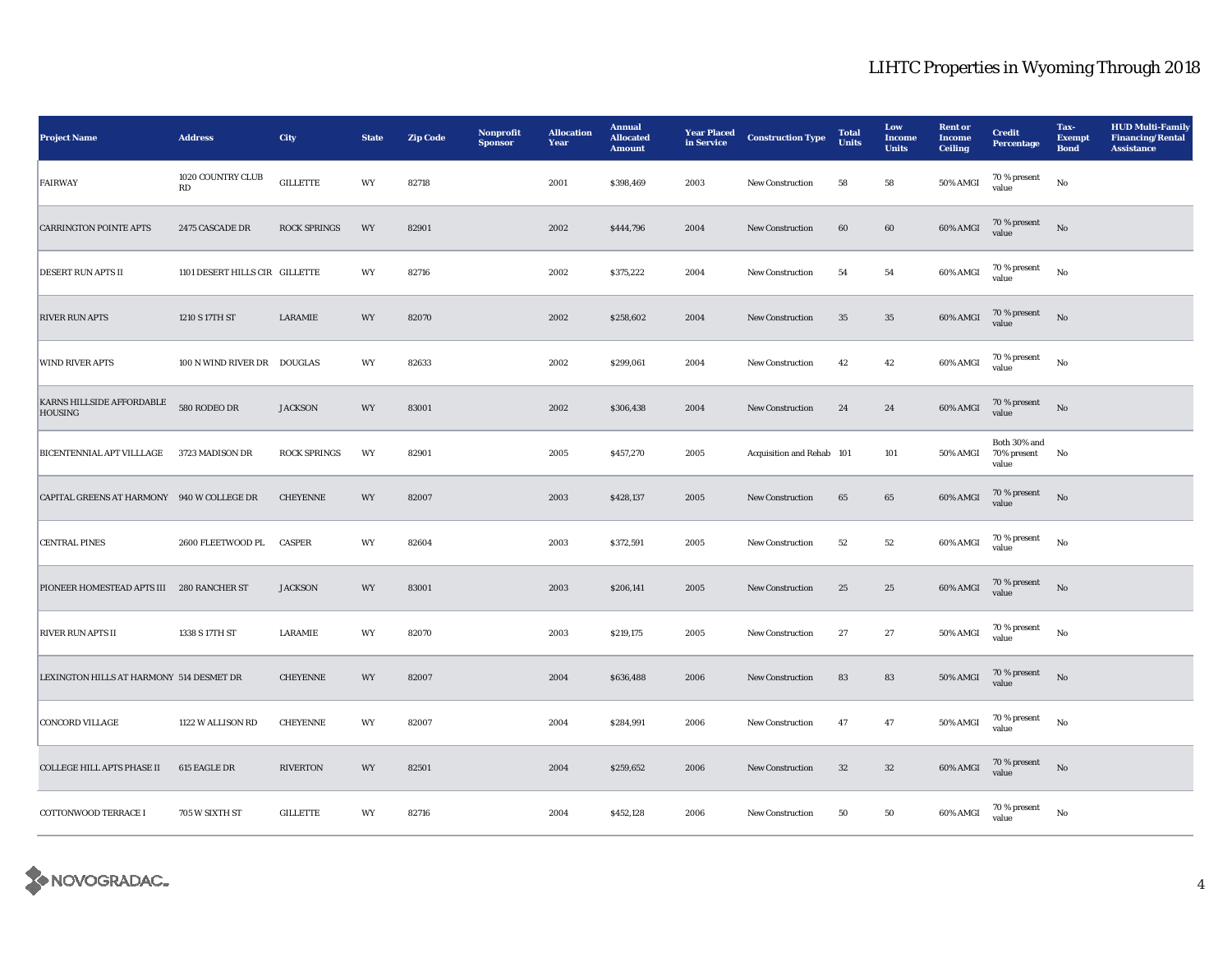| <b>Project Name</b>                         | <b>Address</b>                              | City               | <b>State</b> | <b>Zip Code</b> | Nonprofit<br><b>Sponsor</b> | <b>Allocation</b><br>Year | <b>Annual</b><br><b>Allocated</b><br><b>Amount</b> | <b>Year Placed</b><br>in Service | <b>Construction Type</b> | <b>Total</b><br><b>Units</b> | Low<br><b>Income</b><br><b>Units</b> | <b>Rent or</b><br><b>Income</b><br><b>Ceiling</b> | <b>Credit</b><br><b>Percentage</b>      | Tax-<br><b>Exempt</b><br><b>Bond</b> | <b>HUD Multi-Family</b><br><b>Financing/Rental</b><br><b>Assistance</b> |
|---------------------------------------------|---------------------------------------------|--------------------|--------------|-----------------|-----------------------------|---------------------------|----------------------------------------------------|----------------------------------|--------------------------|------------------------------|--------------------------------------|---------------------------------------------------|-----------------------------------------|--------------------------------------|-------------------------------------------------------------------------|
| <b>PARKSIDE APTS</b>                        | 103 E WALNUT ST                             | <b>GILLETTE</b>    | WY           | 82718           |                             | 2006                      | \$458,840                                          | 2007                             | <b>New Construction</b>  | 93                           | 93                                   | <b>50% AMGI</b>                                   | $70\,\%$ present<br>value               | No                                   |                                                                         |
| <b>ROCK BUTTE APTS</b>                      | 1430 W TETON BLVD                           | <b>GREEN RIVER</b> | WY           | 82935           |                             | 2006                      | \$274,830                                          | 2007                             | Acquisition and Rehab 69 |                              | 69                                   | 60% AMGI                                          | Both 30% and<br>70% present<br>value    | $\mathbf{N}\mathbf{o}$               |                                                                         |
| <b>WYOMING NATIONAL FLATS</b>               | 204 E SECOND ST                             | <b>CASPER</b>      | WY           | 82601           |                             | 2005                      | \$763,900                                          | 2007                             | Acquisition and Rehab 44 |                              | 44                                   | 60% AMGI                                          | Both 30% and<br>70% present No<br>value |                                      |                                                                         |
| <b>AUTUMN RIDGE COMMONS</b>                 | 752 EVANS ST                                | LARAMIE            | WY           | 82070           |                             | 2006                      | \$490,280                                          | 2008                             | New Construction         | 47                           | 47                                   | 50% AMGI                                          | $70$ % present<br>value                 | $_{\rm No}$                          |                                                                         |
| <b>ELM COURT APTS</b>                       | 822 N GURLEY AVE                            | <b>GILLETTE</b>    | WY           | 82716           |                             | 2006                      | \$689,791                                          | 2008                             | New Construction         | 71                           | $71\,$                               | 60% AMGI                                          | 70 % present<br>value                   | $_{\rm No}$                          |                                                                         |
| <b>PLATTE VIEW APTS</b>                     | 540 E M ST                                  | <b>CASPER</b>      | WY           | 82601           |                             | 2008                      | \$78,114                                           | 2008                             | Acquisition and Rehab 48 |                              | 48                                   | 50% AMGI                                          | 30 % present<br>value                   | Yes                                  |                                                                         |
| <b>STADIUM PLACE APTS</b>                   | 1120 MYDLAND RD                             | <b>SHERIDAN</b>    | WY           | 82801           |                             | 2006                      | \$517,685                                          | 2008                             | New Construction         | 48                           | 48                                   | 50% AMGI                                          | $70$ % present value                    | No                                   |                                                                         |
| THUNDER ROCK APTS                           | 1070 COUNTRY CLUB<br>$\mathbf{R}\mathbf{D}$ | $\sf GILLETTE$     | WY           | 82718           |                             | 2006                      | \$625,425                                          | 2008                             | New Construction         | 52                           | $52\,$                               | 50% AMGI                                          | 70 % present<br>value                   | $_{\rm No}$                          |                                                                         |
| <b>VILLAGE AT GILLETTE</b>                  | 7123 ROBIN DR                               | <b>GILLETTE</b>    | WY           | 82718           |                             | 2006                      | \$401,570                                          | 2008                             | <b>New Construction</b>  | 48                           | 48                                   | 60% AMGI                                          | 70 % present<br>value                   | No                                   |                                                                         |
| <b>WOODRIDGE APTS HOMES</b>                 | 1302 REDWOOD DR                             | <b>RIVERTON</b>    | WY           | 82501           |                             | 2007                      | \$443,000                                          | 2008                             | New Construction         | 40                           | 40                                   | 50% AMGI                                          | 70 % present<br>value                   | $_{\rm No}$                          |                                                                         |
| YELLOW CREEK VILLAGE                        | 300 SPARROW DR                              | <b>EVANSTON</b>    | WY           | 82930           |                             | 2006                      | \$541,016                                          | 2008                             | <b>New Construction</b>  | 48                           | 48                                   | 60% AMGI                                          | 70 % present<br>value                   | $_{\rm No}$                          |                                                                         |
| <b>ANTELOPE RIDGE APTS</b>                  | 2501 LEDOUX AVE                             | <b>GILLETTE</b>    | WY           | 82718           |                             | 2007                      | \$762,564                                          | 2009                             | New Construction         | 71                           | 71                                   | 60% AMGI                                          | $70\,\%$ present<br>value               | $_{\rm No}$                          |                                                                         |
| <b>LEGACY SENIOR RESIDENCES</b><br>(CASPER) | 1005 N ELMA ST                              | CASPER             | WY           | 82601           |                             | 2007                      | \$665,500                                          | 2009                             | New Construction         | ${\bf 54}$                   | ${\bf 54}$                           | $50\%$ AMGI                                       | 70 % present<br>value                   | No                                   |                                                                         |
| <b>PRAIRIE SAGE APTS</b>                    | 2035 S BEVERLY ST                           | <b>CASPER</b>      | WY           | 82609           |                             | 2008                      | \$769,431                                          | 2009                             | <b>New Construction</b>  | 63                           | 63                                   | <b>50% AMGI</b>                                   | 70 % present<br>value                   | No                                   |                                                                         |
| <b>COTTONWOOD TERRACE II</b>                | 703 W SIXTH ST                              | <b>GILLETTE</b>    | WY           | 82716           |                             | 2008                      | \$0                                                | 2009                             | Not Indicated            | 50                           | 50                                   |                                                   | 60% AMGI Not Indicated                  |                                      |                                                                         |

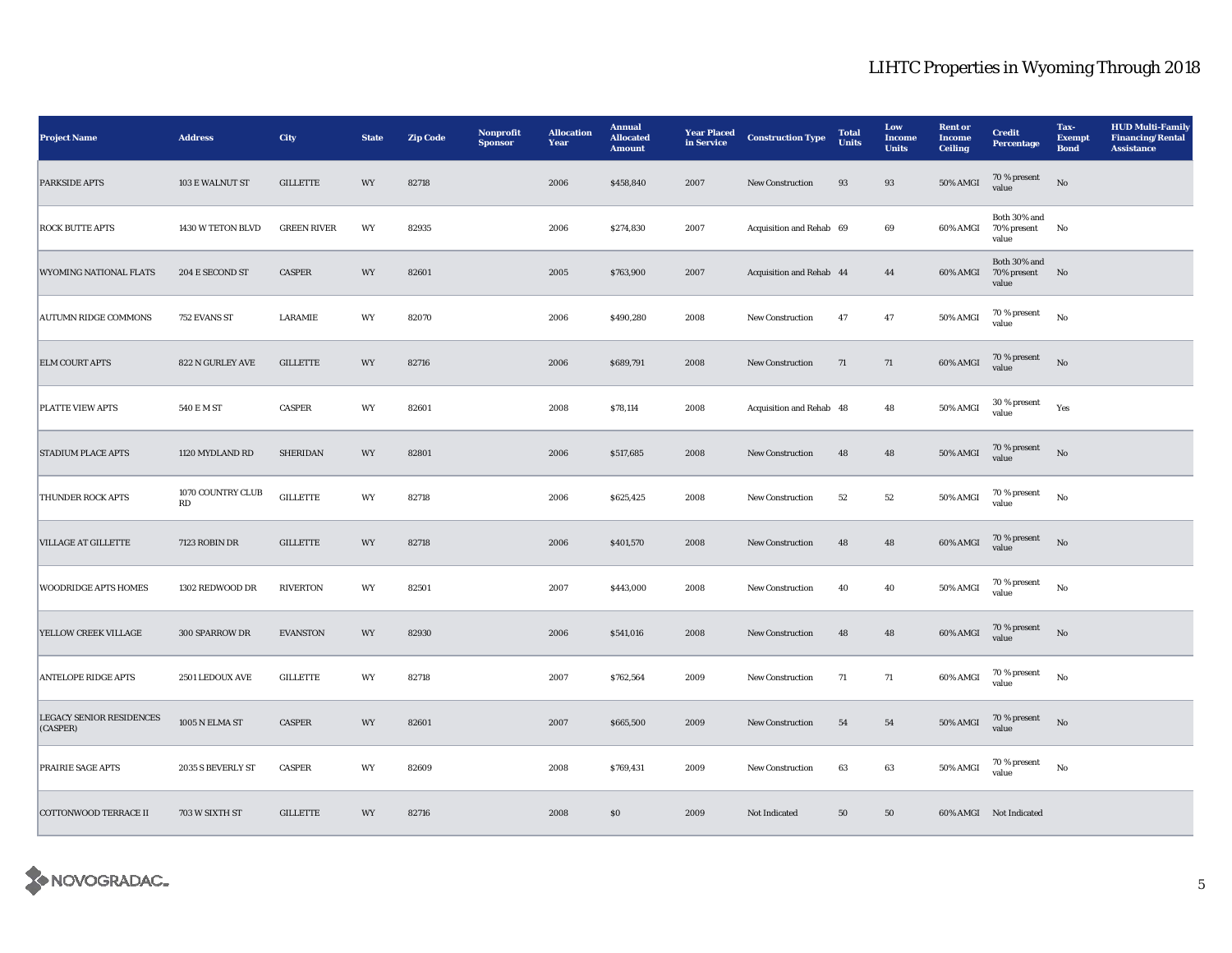| <b>Project Name</b>                          | <b>Address</b>                  | <b>City</b>      | <b>State</b> | <b>Zip Code</b> | Nonprofit<br><b>Sponsor</b> | <b>Allocation</b><br>Year | <b>Annual</b><br><b>Allocated</b><br><b>Amount</b> | <b>Year Placed</b><br>in Service | <b>Construction Type</b> | <b>Total</b><br><b>Units</b> | Low<br><b>Income</b><br><b>Units</b> | <b>Rent</b> or<br><b>Income</b><br><b>Ceiling</b> | <b>Credit</b><br>Percentage          | Tax-<br><b>Exempt</b><br><b>Bond</b> | <b>HUD Multi-Family</b><br><b>Financing/Rental</b><br><b>Assistance</b> |
|----------------------------------------------|---------------------------------|------------------|--------------|-----------------|-----------------------------|---------------------------|----------------------------------------------------|----------------------------------|--------------------------|------------------------------|--------------------------------------|---------------------------------------------------|--------------------------------------|--------------------------------------|-------------------------------------------------------------------------|
| <b>ASPEN CREEK APTS</b>                      | 2000 CORNER CREEK<br>${\rm LN}$ | <b>JACKSON</b>   | WY           | 83001           |                             | 2009                      | \$225,180                                          | 2010                             | Acquisition and Rehab 24 |                              | 24                                   | 60% AMGI                                          | Both 30% and<br>70% present<br>value | No                                   |                                                                         |
| <b>CORNERSTONE APTS</b>                      | 915 N ELMA ST                   | <b>CASPER</b>    | WY           | 82601           |                             | 2008                      | \$622,769                                          | 2010                             | New Construction         | 36                           | ${\bf 36}$                           | 60% AMGI                                          | 70 % present<br>value                | $\rm No$                             |                                                                         |
| <b>ELKHORN APTS</b>                          | 2953 CENTRAL DR                 | <b>CASPER</b>    | WY           | 82604           |                             | 2009                      | \$772,422                                          | 2010                             | New Construction         | 48                           | 48                                   |                                                   | 70 % present<br>value                | $_{\rm No}$                          |                                                                         |
| <b>ROCKY POINT APTS</b>                      | 215 FEATHER WAY                 | <b>EVANSTON</b>  | WY           | 82930           |                             | 2009                      | \$154,255                                          | 2010                             | Acquisition and Rehab 23 |                              | 23                                   | 60% AMGI                                          | Both 30% and<br>70% present<br>value | No                                   |                                                                         |
| <b>MEADOWS APTS</b>                          | 2955 CENTRAL DR                 | <b>CASPER</b>    | WY           | 82604           |                             | 2009                      | \$320,675                                          | 2010                             | New Construction         | 48                           | 48                                   |                                                   | 70 % present<br>value                | $_{\rm No}$                          |                                                                         |
| <b>ROLLING ROCK APTS</b>                     | 318 MONTALTO DR                 | CHEYENNE         | WY           | 82007           |                             | 2010                      | \$950,259                                          | 2011                             | New Construction         | $60\,$                       | $\bf{60}$                            |                                                   | 70 % present<br>value                | $_{\rm No}$                          |                                                                         |
| <b>STONEY HILL APTS</b>                      | 4134 TALON DR                   | <b>CASPER</b>    | WY           | 82604           |                             | 2010                      | \$944,504                                          | 2011                             | New Construction         | 60                           | 60                                   |                                                   | 70 % present<br>value                | $_{\rm No}$                          |                                                                         |
| <b>WINDRIDGE APTS</b>                        | 2673 LEDOUX AVE                 | <b>GILLETTE</b>  | WY           | 82718           |                             | 2009                      | \$405,046                                          | 2011                             | New Construction         | 48                           | 48                                   |                                                   | 70 % present<br>value                | $_{\rm No}$                          |                                                                         |
| <b>CEDAR MOUNTAIN APTS</b>                   | 2289 PIONEER AVE                | CODY             | WY           | 82414           |                             | 2011                      | \$228,888                                          | 2012                             | New Construction         | $12\,$                       | $12\phantom{.0}$                     | 50% AMGI                                          | 70 % present<br>value                | No                                   |                                                                         |
| <b>COVEY RUN APTS</b>                        | 2350 W FIFTH ST                 | SHERIDAN         | WY           | 82801           |                             | 2011                      | \$645,901                                          | 2012                             | New Construction         | 42                           | $42\,$                               |                                                   | 70 % present<br>value                | $_{\rm No}$                          |                                                                         |
| MEADOWVIEW APTS (WORLAND) 3316 PAINTBRUSH LN |                                 | <b>WORLAND</b>   | WY           | 82401           |                             | 2011                      | \$244,091                                          | 2012                             | New Construction         | $12\,$                       | $12\,$                               |                                                   | 70 % present<br>value                | $_{\rm No}$                          |                                                                         |
| <b>OAKRIDGE APTS (DOUGLAS)</b>               | 501 WILLOW DR                   | <b>DOUGLAS</b>   | WY           | 82633           |                             | 2011                      | \$243,861                                          | 2012                             | New Construction         | $12\,$                       | $12\,$                               |                                                   | 70 % present<br>value                | $_{\rm No}$                          |                                                                         |
| <b>PEAK APTS</b>                             | 2200 W FIFTH ST                 | SHERIDAN         | WY           | 82801           |                             | 2011                      | \$767,599                                          | 2012                             | New Construction         | 47                           | 47                                   |                                                   | 70 % present<br>value                | $_{\rm No}$                          |                                                                         |
| PINEWOOD APTS                                | <b>16 OSTERHOUT DR</b>          | <b>BIG PINEY</b> | WY           | 83113           |                             | 2011                      | \$244,086                                          | 2012                             | New Construction         | 12                           | 12                                   |                                                   | 70 % present<br>value                | $\rm No$                             |                                                                         |
| <b>STONE PILE</b>                            | 120 E MONTANA ST                | <b>SHERIDAN</b>  | WY           | 82801           |                             | 2011                      | \$353,762                                          | 2012                             | New Construction         | 20                           | 20                                   |                                                   | 70 % present<br>value                | $_{\rm No}$                          |                                                                         |

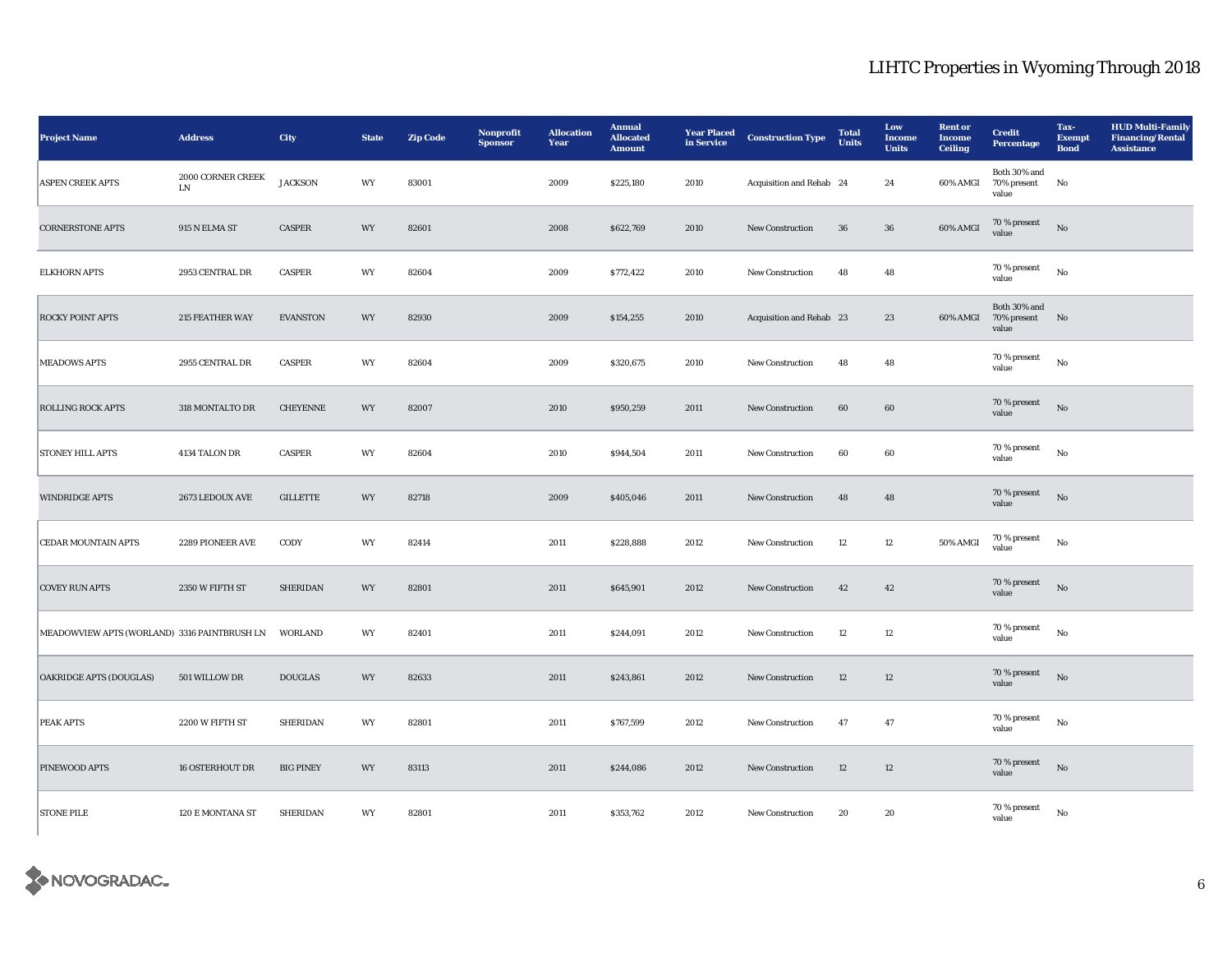| <b>Project Name</b>                                             | <b>Address</b>                 | <b>City</b>         | <b>State</b> | <b>Zip Code</b> | Nonprofit<br><b>Sponsor</b> | <b>Allocation</b><br>Year | Annual<br><b>Allocated</b><br><b>Amount</b> | <b>Year Placed</b><br>in Service | <b>Construction Type</b> | <b>Total</b><br><b>Units</b> | Low<br>Income<br><b>Units</b> | <b>Rent</b> or<br><b>Income</b><br><b>Ceiling</b> | <b>Credit</b><br><b>Percentage</b>      | Tax-<br><b>Exempt</b><br><b>Bond</b> | <b>HUD Multi-Family</b><br><b>Financing/Rental</b><br><b>Assistance</b> |
|-----------------------------------------------------------------|--------------------------------|---------------------|--------------|-----------------|-----------------------------|---------------------------|---------------------------------------------|----------------------------------|--------------------------|------------------------------|-------------------------------|---------------------------------------------------|-----------------------------------------|--------------------------------------|-------------------------------------------------------------------------|
| <b>BLUE RIDGE APTS LANDER</b>                                   | 1026 E MAIN ST                 | <b>LANDER</b>       | WY           | 82520           | No                          | 2012                      | \$544,919                                   | 2013                             | <b>New Construction</b>  | 40                           | 39                            | 60% AMGI                                          | Both 30% and<br>70% present<br>value    | No                                   | No                                                                      |
| <b>CREEKSIDE APTS</b>                                           | 2340 REAGAN AVE                | <b>ROCK SPRINGS</b> | WY           | 82901           | No                          | 2012                      | \$472,373                                   | 2013                             | <b>New Construction</b>  | 36                           | 35                            | 60% AMGI                                          | Both 30% and<br>70% present<br>value    | No                                   | No                                                                      |
| <b>HIGH PLAINS APTS</b>                                         | 420 COLLEGE DR                 | TORRINGTON          | WY           | 82240           | Yes                         | 2011                      | \$475,000                                   | 2013                             | <b>New Construction</b>  | $32\,$                       | $32\,$                        | 60% AMGI                                          | Both 30% and<br>70% present No<br>value |                                      | No                                                                      |
| LEGACY SENIOR RESIDENCES -<br><b>CHEYENNE</b>                   | 4104 GREENWAY ST               | <b>CHEYENNE</b>     | WY           | 82001           | No                          | 2011                      | \$875,000                                   | 2013                             | <b>New Construction</b>  | 54                           | ${\bf 54}$                    | 60% AMGI                                          | Both 30% and<br>70% present<br>value    | No                                   | No                                                                      |
| CEDAR CREEK I APTS - JACKSON 340 RANCHER ST                     |                                | <b>JACKSON</b>      | WY           | 83001           | $\mathbf{No}$               | 2013                      | \$221,400                                   | 2014                             | Acquisition and Rehab 24 |                              | 23                            | <b>60% AMGI</b>                                   | Both 30% and<br>70% present<br>value    | No                                   | No                                                                      |
| CEDAR CREEK II APARTMENTS - 2200 CORNER CREEK<br><b>JACKSON</b> | LANE                           | <b>JACKSON</b>      | WY           | 83001-0000      | No                          | 2014                      | \$218,178                                   | 2015                             | Acquisition and Rehab 28 |                              | 27                            | 60% AMGI                                          | Both 30% and<br>70% present<br>value    | No                                   | No                                                                      |
| <b>COPPER MOUNTAIN</b><br><b>APARTMENTS</b>                     | 614 HILL STREET                | <b>RIVERTON</b>     | WY           | 82501-0000      | No                          | 2014                      | \$222,333                                   | 2016                             | <b>New Construction</b>  | 12                           | $12\,$                        | 60% AMGI                                          | Both 30% and<br>70% present No<br>value |                                      | No                                                                      |
| PHEASANT RIDGE APARTMENTS 2385 E. 8TH STREET                    |                                | <b>CASPER</b>       | WY           | 82609-0000      | No                          | 2014                      | \$417,585                                   | 2016                             | <b>New Construction</b>  | 36                           | 36                            | 60% AMGI                                          | Both 30% and<br>70% present<br>value    | No                                   | No                                                                      |
| <b>TIGEE VILLAGE</b>                                            | 37 N FORK ROAD                 | FORT WASHAKIE WY    |              | 82514-0000      | No                          | 2014                      | \$270,127                                   | 2016                             | <b>New Construction</b>  | 20                           | 20                            | 60% AMGI                                          | Both 30% and<br>70% present<br>value    | No                                   | No                                                                      |
| <b>WOLF CREEK APARTMENTS</b>                                    | 608 WOLF CREEK<br><b>DRIVE</b> | <b>RIVERTON</b>     | WY           | 82501-0000      | Yes                         | 2014                      | \$166,707                                   | 2016                             | <b>New Construction</b>  | $12\,$                       | $12\,$                        | 60% AMGI                                          | Both 30% and<br>70% present No<br>value |                                      | No                                                                      |
| CAPITAL COURT APARTMENTS                                        | 1902 SOUTH AVENUE B6 CHEYENNE  |                     | WY           | 82007           | $\mathbf{No}$               | 2015                      | ${\bf S0}$                                  | 2017                             | Not Indicated            | 60                           | ${\bf 59}$                    | $60\%$ AMGI                                       | 70 % present<br>value                   |                                      |                                                                         |
| GRAND HARMONY APARTMENTS 1524 GRAND HARMONY CHEYENNE<br>(800)   | <b>BLVD #111</b>               |                     | WY           | 82007           | No                          | 2015                      | SO.                                         | 2017                             | Not Indicated            | 33                           | 33                            | 60% AMGI                                          | 70 % present<br>value                   |                                      |                                                                         |
| <b>ROCK CREEK APARTMENTS</b>                                    | 1206 22ND STREET               | <b>WHEATLAND</b>    | WY           | 82201           | No                          | 2015                      | \$0                                         | 2017                             | Not Indicated            | 12                           | 12                            | 60% AMGI                                          | 70 % present<br>value                   |                                      |                                                                         |
| <b>SAGE RIDGE APARTMENTS</b>                                    | 2625 LEDOUX AVENUE GILLETTE    |                     | WY           | 82718           | No                          | 2015                      | \$0\$                                       | 2017                             | Not Indicated            | 54                           | 53                            | 60% AMGI                                          | 70 % present<br>value                   |                                      | Yes                                                                     |
| <b>CEDAR BLUFF APARTMENTS</b>                                   | 2732 COUGAR AVENUE CODY        |                     | WY           | 82414           | No                          | 2016                      | \$0                                         | 2018                             | Not Indicated            | 24                           | 23                            | 60% AMGI                                          | 70 % present<br>value                   |                                      |                                                                         |